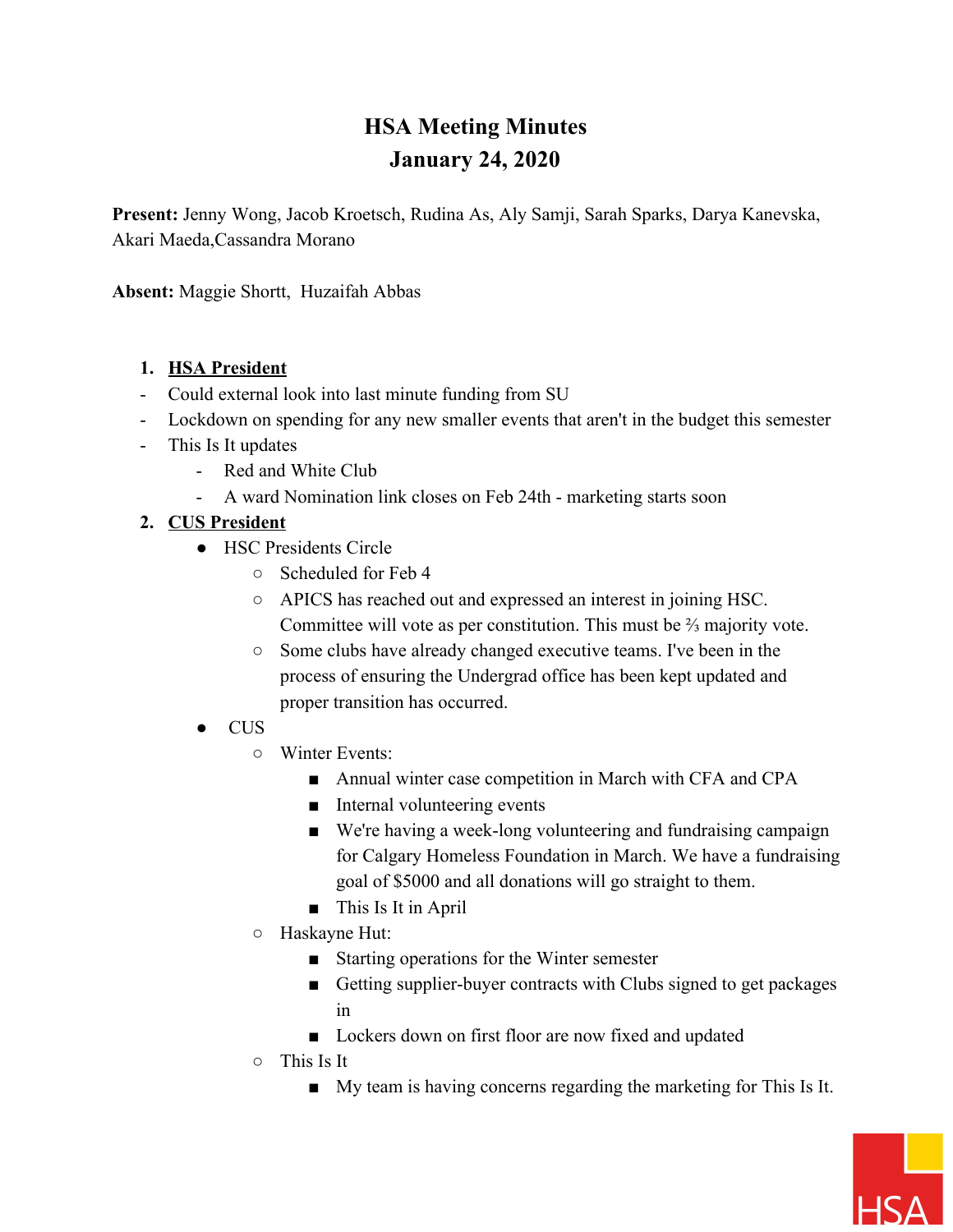- Cheques
	- We're still waiting on cheque from PwC
	- We'll forward the Agreement between us and CPA ASAP.

## **3. Finance Portfolio**

- Cheques with missing invoice numbers
- Received CPA cheque

#### **4. Student Life Portfolio**

- ❖ Mental health week is good to go
	- $\geq$  Can we look into personally marketing as much as we can?
	- $\triangleright$  Tell all your friends and send them the link to sign up
	- $\triangleright$  Remind everyone that on Monday it is 5 dollars for henna
- ❖ Mid-semester reviews completed
- ❖ Starbucks is an official sponsor of Wellness Week
- ❖ This Is It Updates:
	- $\triangleright$  Had logistics meeting with Livia and CUS reps on Wednesday
	- $\triangleright$  Had meeting at 1pm today

## **5. Academic Portfolio**

- a. Successful event: Handwritten Notes to prospective students
- b. Approval for Ask Your Alumni: marketing and registration is live -> we need as many students to sign up as possible (share the event on FB to ALL business students)
	- i. Talk to classrooms !!!
- c. Ongoing meetings:
	- i. ASL workshop working on getting a guest speaker
		- 1. Is there any money we can get for this event?
	- ii. Case Comp working on getting instructor and room for presentations
		- In March
		- Have a case

#### **6. External Portfolio**

- Alberto is looking into funding from Telus and other food places for case comp and amazing race
- Emily is contacting David's Tea, hopefully they could come in during amazing race
- Have gotten full approval on Ask your Alumni
	- In the process of reaching out and getting all alumni confirmed
	- Only have 6 people signed up and need around 50

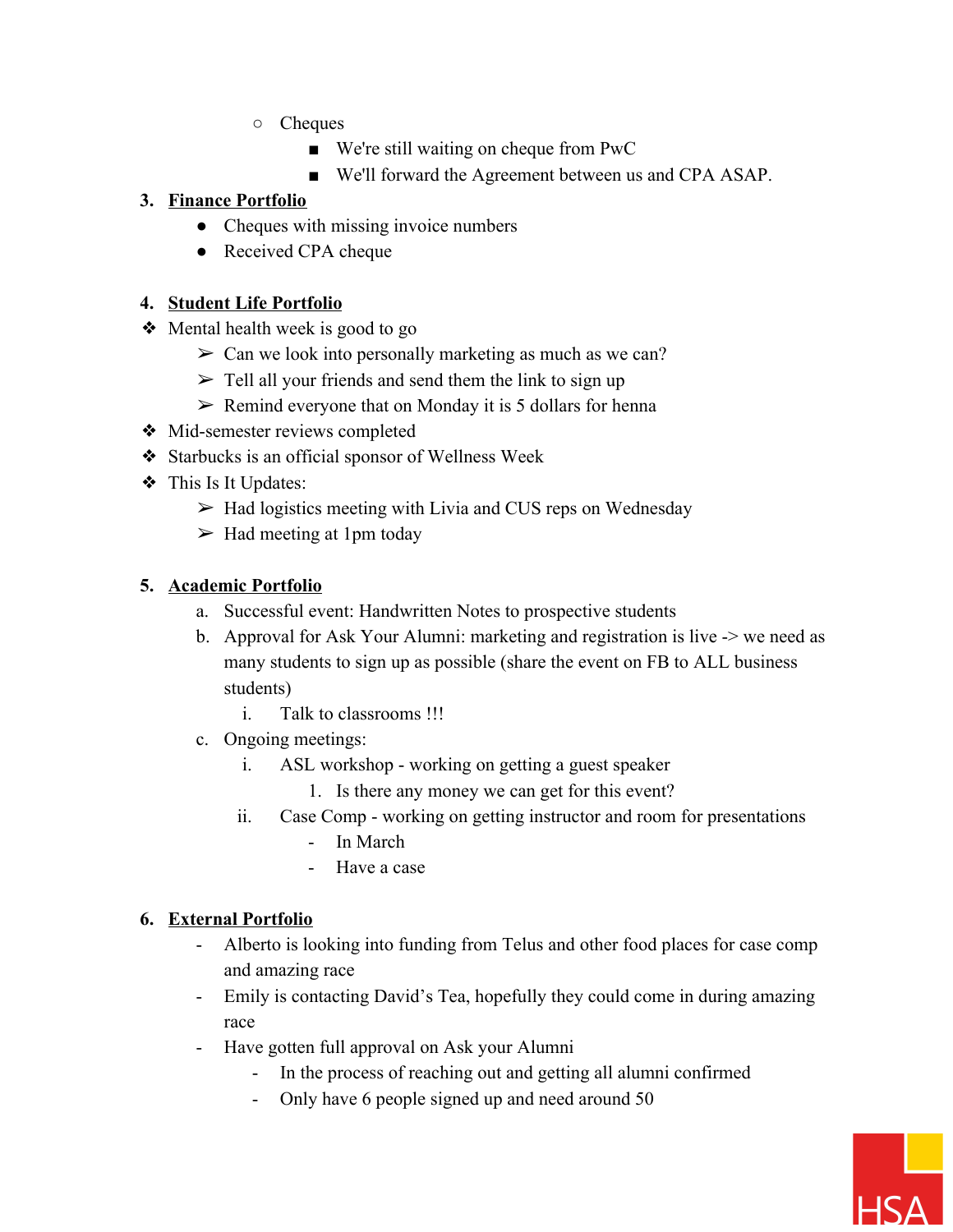- Need volunteers to sign up too (need 10 volunteers for setup for sure)
- Received an email from Kajal Bansal from SparkCareer Co.
	- He wants to collaborate to make an event/workshop to give tips to students on what employers look for on resumes and some commonly asked questions and how to answer them
	- Spark Career Co. is a consultancy that is basically the career centre but for the real world
	- Not this year
	- Worth looking into for the next year
		- Tell him to reach out during the summer

## **7. Marketing Portfolio**

- HSA Merch Cindy designed the crewneck and will be sold for \$40/unit.
	- We would like to determine the color at the meeting and start getting the pre-orders from next Monday to Thursday. Money can be e-transferred to cindy or paid in cash.
	- Ask how much it will be to put letters on
- Ask Your Alumni began marketing. Countdown posters will be posted accordingly
	- Classroom talk?
	- Potential ad post for concentrations
	- Post link
- Wellness Week began marketing. Countdown posters will be posted accordingly. Please do encourage your director and PAs to help out with the classroom talk next week. Additional marketing material WIP
	- CPA and Starbucks(maybe??) will be a sponsor as well
	- Upload upcoming event
- Agorize Challenge Avery is working on the marketing approval process.
- ASL Workshop work in progress
- Office Hours poster finalize today and submit to staples for printing. Should be ready by next week.
- Tea station bought english black tea and lemon green tea. Compostable cups will be purchased soon.
- Career coaching from Janelle
- Marketing submission form?